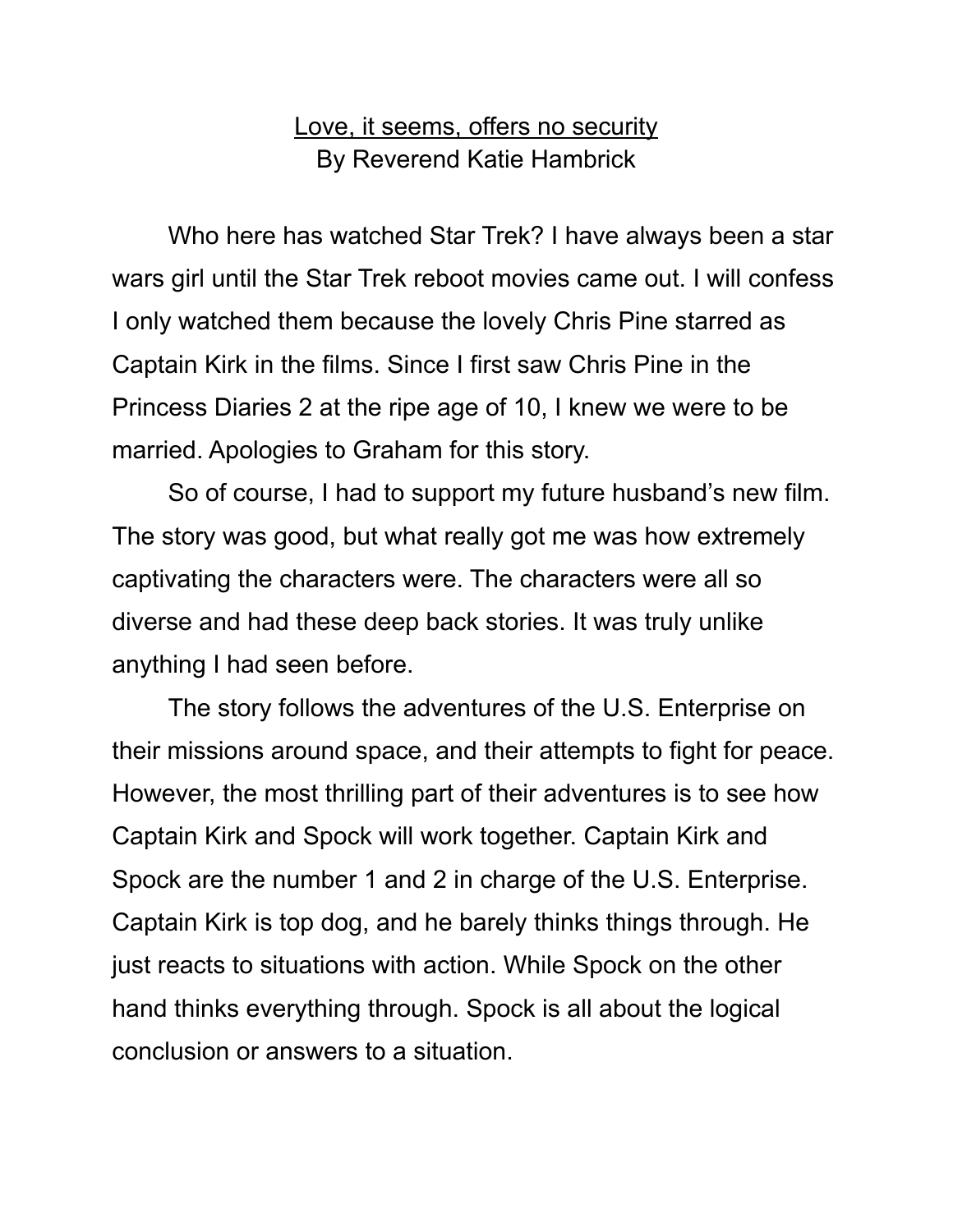The two have radically different methods and beliefs on how things should be done, yet when they work together, they end up saving the galaxy. They learn from each other and grow. They both realize that they need each other. They need both wisdom and passion.

When reading today's scripture, I could not help but notice that Peter is an awful lot like captain kirk, as John is a lot like spock. Here we have them fishing with no luck. Jesus tells them to cast their nets on the other side of the boat. When they do this, John recognizes and understands that this is Jesus talking to them. As soon as John says that Jesus is on the shore, Peter jumps out of the boat to swim to the shore to see Jesus. What a total Captain Kirk move.

Peter and John are demonstrating the importance to understand and to put that understanding into action. We first must recognize God's work in our lives before we are able to act according to God's will. This story theme of the disciples attempting to catch fish with no luck then Jesus appearing to them, giving them instructions that lead to them catching a ton of fish. We see a similar story appear in Luke chapter 5.

In Luke, the story happens very early in Jesus' ministry. In that story, Peter, James, and John leave everything behind to follow Jesus. They become disciples. However, in John, this story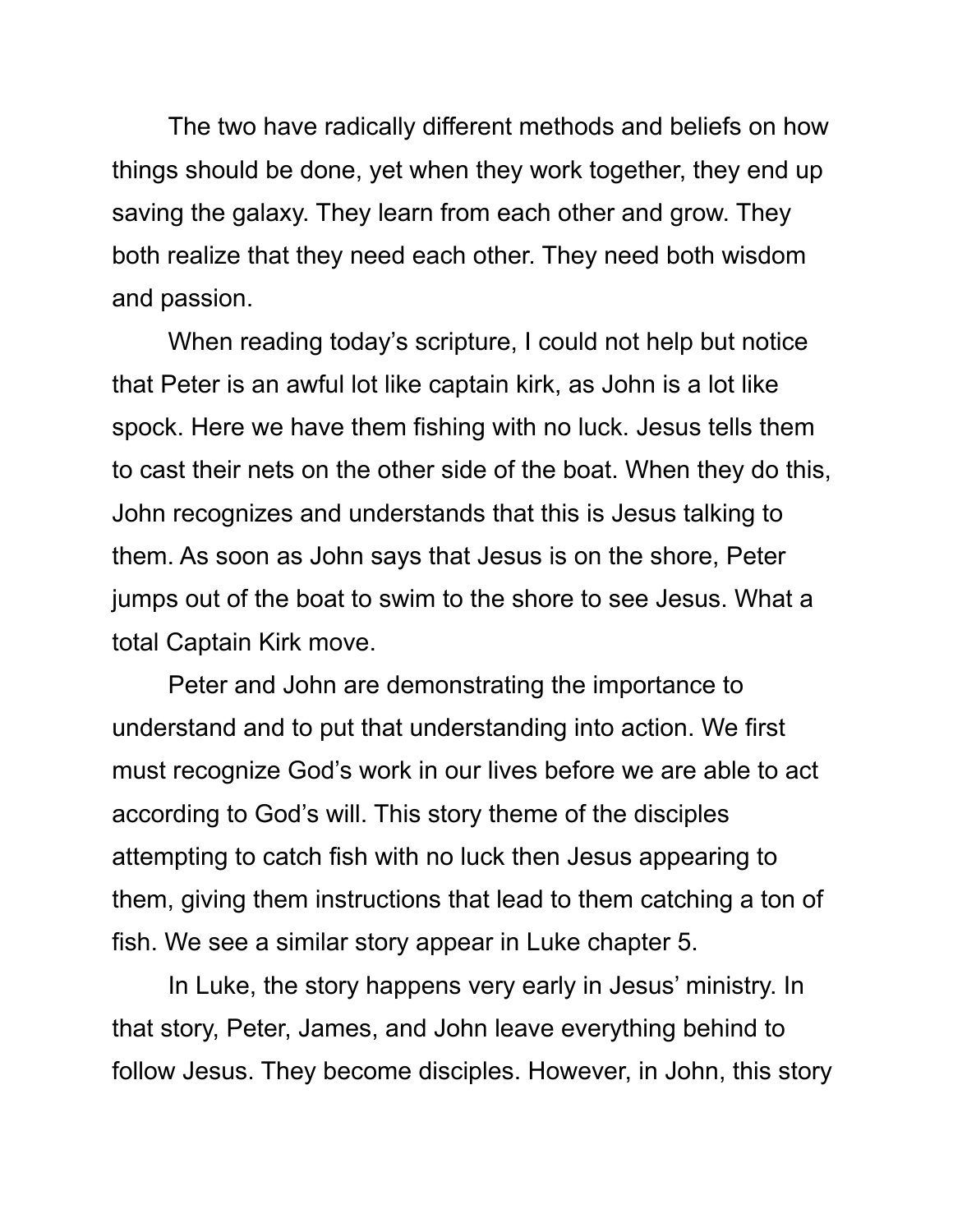happens post resurrection. John is doing this to remind the reader that God constantly meets us where we are at. That God's grace is not in the past with death, but in the ever-present of life- in life's joys, sorrows, and wonders.

The disciples are still trying to process everything that has just occurred, and Peter tells the group he is going fishing. He is going back to his trade and comfort. Remember, Peter is a man of action.

He probably wanted to do something tangible that he loved and did not use a lot of brain power to help him process his emotions. The other disciples decide to join him. Imagine the emotions that would come from seeing your friend (the Messiah) arrested, tried, executed, and then resurrected. It has to be a weird feeling. How could someone process all of that?

But in both Luke and John, Jesus talks directly to Peter about following jesus' path of love and liberation. In Luke, he recruits Peter to be a disciple. In John, Jesus is asking him to disciple and care for his fellow Christ followers. This dialogue they are having on the shore in John is also interesting because of the two interchanging words used for love.

See, Jesus is instructing Peter to love his people. Jesus is using the Greek term agape, which means Godly love. It is love for another person that comes from recognizing that another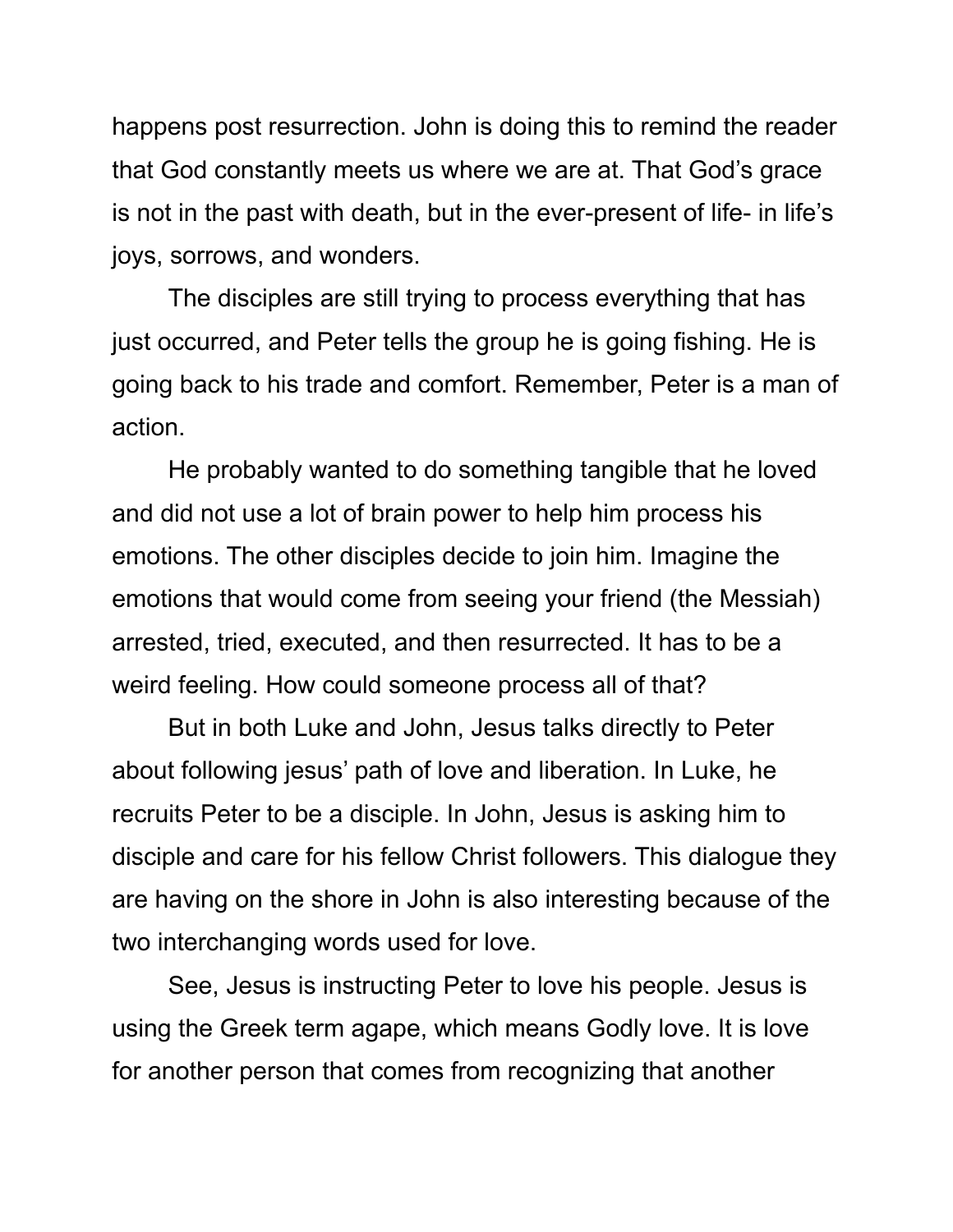person is created in the image of God therefore worthy of love and dignity. However, when Peter responds to Jesus, he uses the term Phila (fi-la). Phila (fi-la) is not Eros or romantic love. It is not a Godly or possessive love. It is a term used for deep friendship love. This would be the type of love between two best friends, maybe even siblings.

This is important, because Jesus is showing Peter that to love God is to love others- to love God's children. This is not the only place where the gospel of John uses those two words for love interchangeably. Some scholars believe that this is a stylistic choice with no real value. However, it seems to be significant in this story because Jesus is using it to teach Peter about what it means to be a Christ follower. He is telling Peter if you truly love me the way you claim, then you will love my people. You show me love by loving my people- loving them as if they are a very dear friend. Loving them because they were created in God's image and they are worthy of love. That is my assessment as to why Jesus is using the term for godly love, while Peter is using the term for friendship love in this story.

Another interesting echo is that Jesus asks Peter three times if Peter loves him. This reminds us of the 3 times that Peter denied Jesus. Reminding us that God calls the broken. That God's grace is stronger than any doubt, denial, or action that a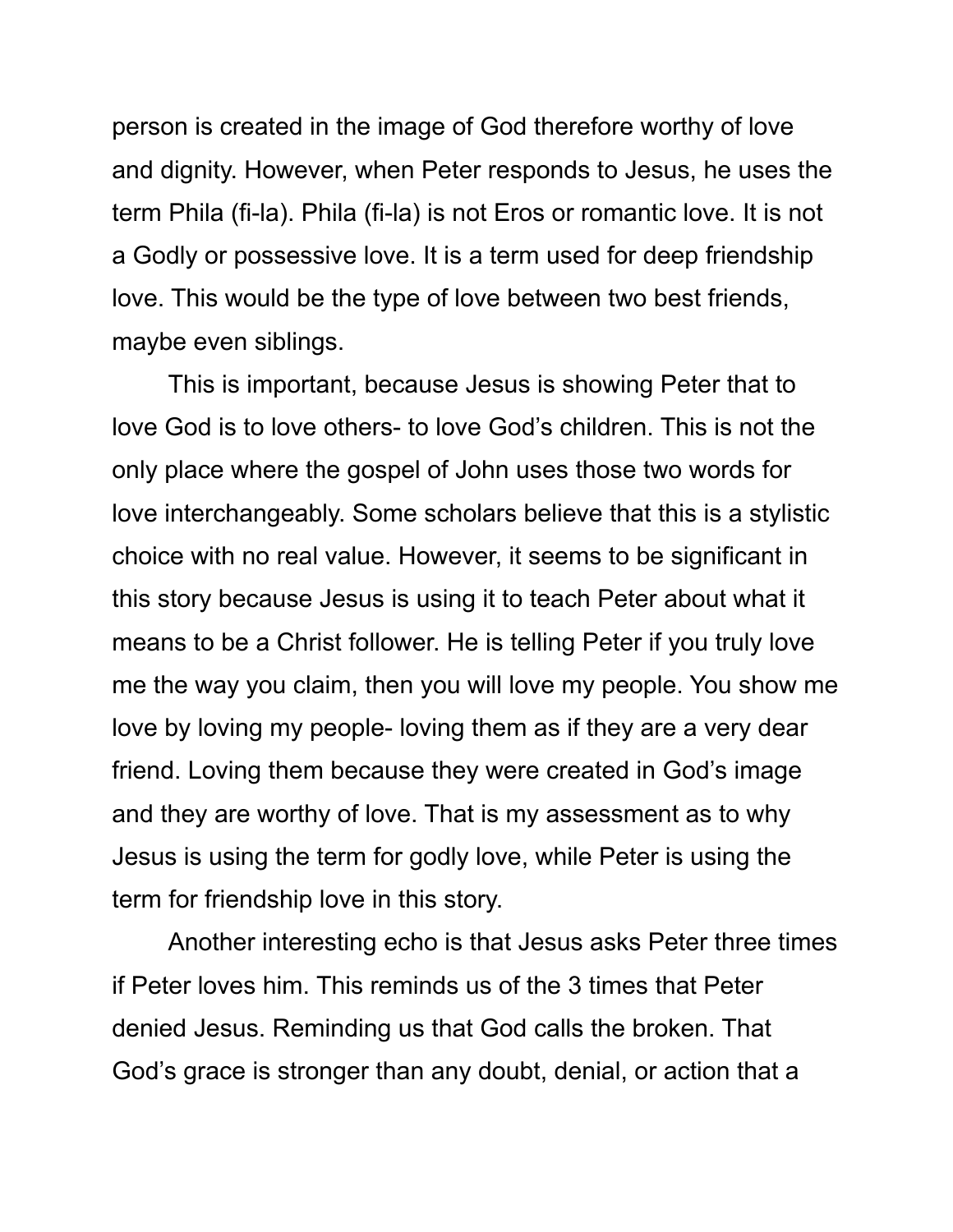human could perform. God still calls, feeds, and empowers deniers and doubters.

However, Jesus ends what could be a beautiful moment about showing God's love to others by expressing to Peter that his belt would be fastened by another person. For those who are confused by this like I was, Jesus is telling Peter that his death will be violent and will happen at the hand of enemies. Isn't that a lovely thing to point out to a friend?

The text does not tell us who will cause this violent end to Peter. What the text is telling us is that love does not equal security. Grace does not equal security. Not even God's love or grace. It implies that Peter will be killed because of his love for God. That in order for Peter to truly lead the church and to love God's people, he has to be willing and ready to risk everythingincluding his life.

That is agape love. Being willing to risk your own life to love another human, even one you do not know. Most of us will not have that extreme of a situation, but we can be let down by humans we love. We can pour and pour into a person love and grace, only to have them gossip or lie to us. That can kill a bit of your soul as well.

One of my favorite books is called The Fault in Our Stars by John Green. This book is about two teens with life threatening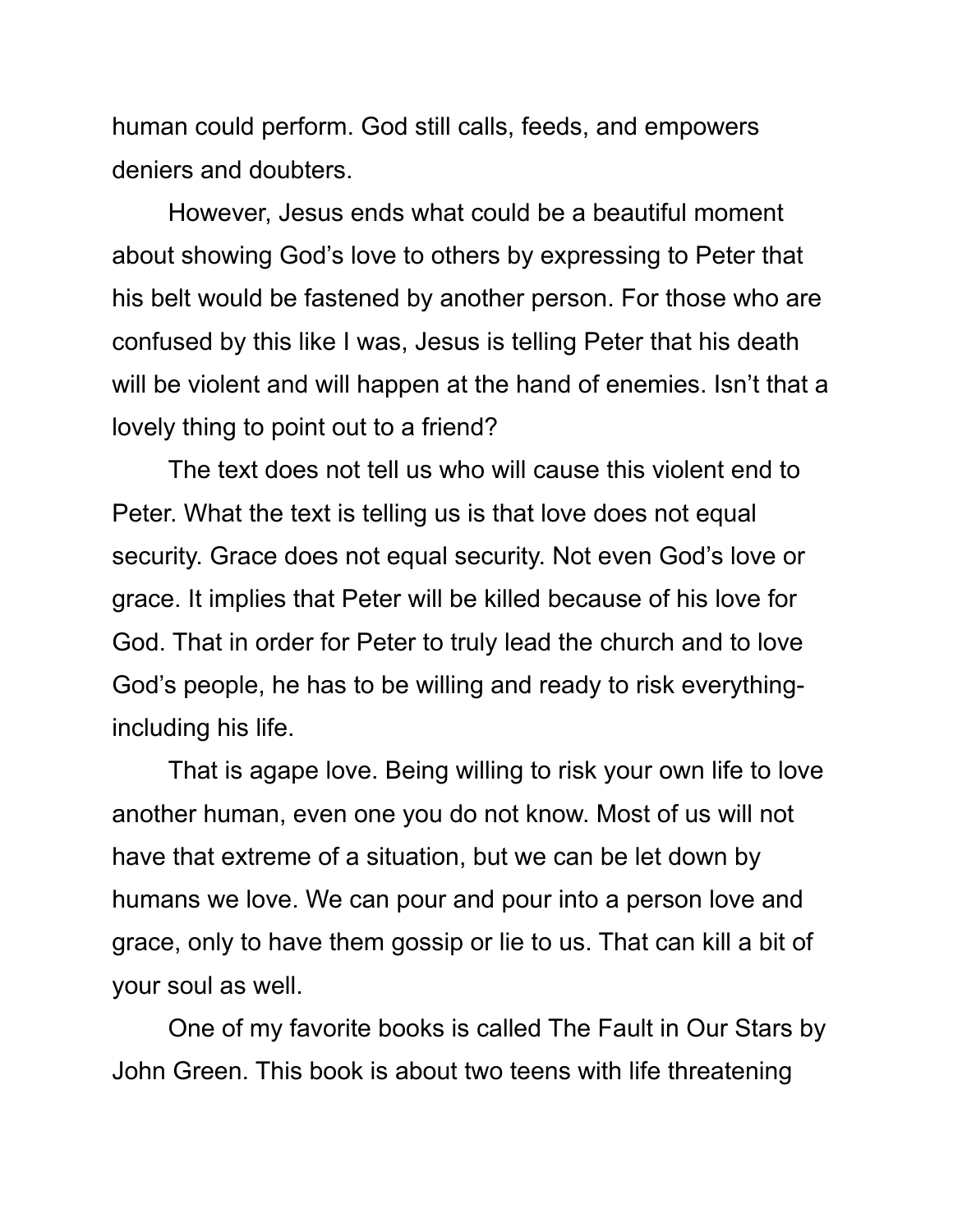illnesses that fall in love. Green was inspired to write this book after serving as a hospital chaplain for years. It is a loosely based story on a couple of his patients. There is a quote in the book that rather sticks out in my brain. One of the main characters Gus says, "you don't get to choose whether you get hurt in this world, but you do have some say in who hurts you."

Now he is referencing loving the other main character Hazel, knowing that they both are sick and one of them will die before the other. He goes on to explain how their love was worth getting hurt over. That the joy they felt being together is worth the pain that will follow. That they gave each other forever in the numbered days they had together.

Though this is a quote from a character in a novel, it is an enlightening statement, because we will all suffer in this life. We will all have friends who betray us. We will betray our friends. Someone we love will pass on, and we will feel left behind.

However, does that mean that we should opt out of love? Should Peter not follow Jesus' call to love his people and help lead the church, because he finds out that he will suffer a violent death? No. We can't choose whether we get hurt or not. We can't always choose the obstacles life throws into our path. We can choose how we live our lives.